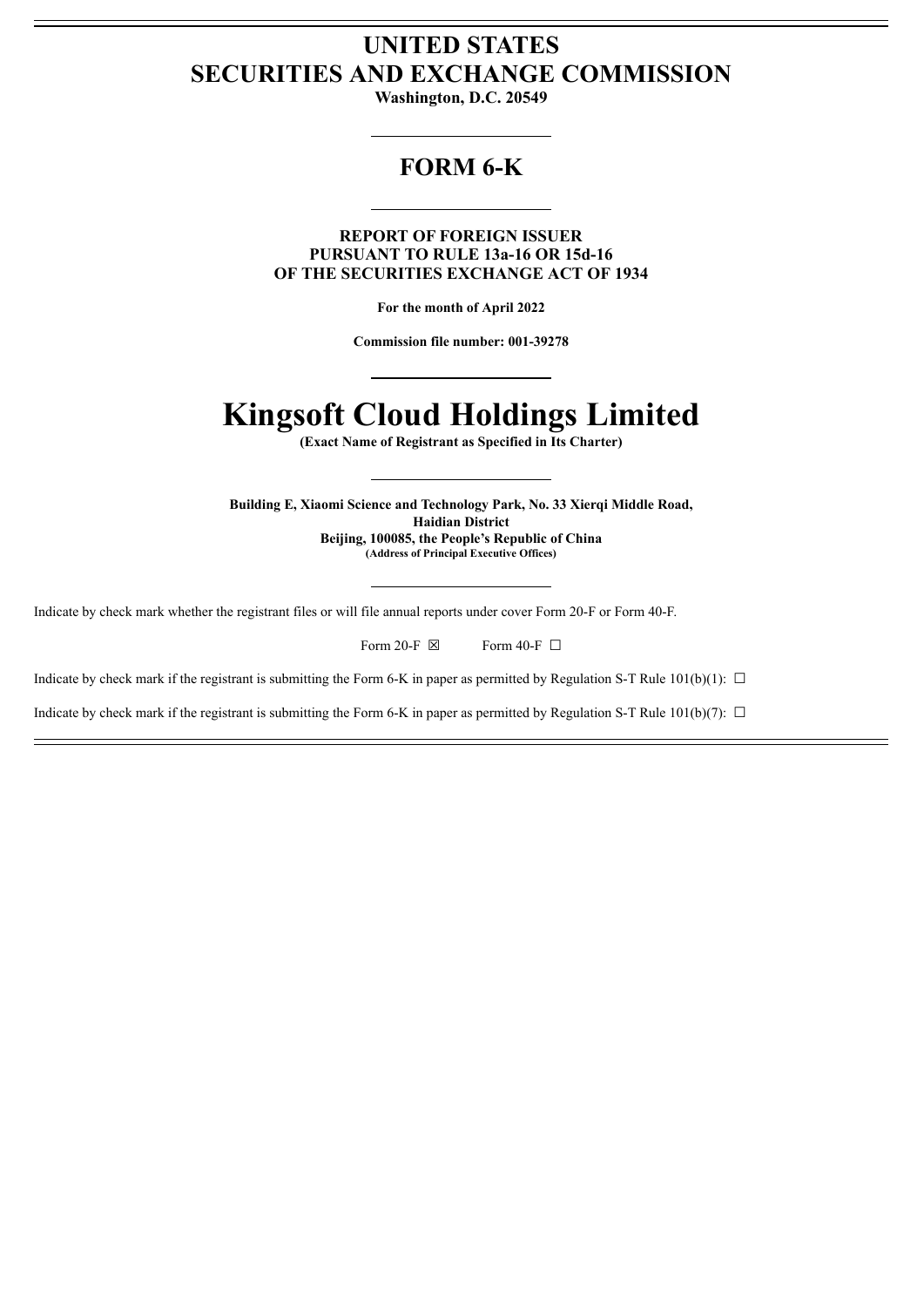**SIGNATURE**

Pursuant to the requirements of the Securities Exchange Act of 1934, the registrant has duly caused this report to be signed on its behalf by the undersigned, thereunto duly authorized.

Date: April 14, 2022 By: /s/ Haijian He

Kingsoft Cloud Holdings Limited

Name: Haijian He Title: Chief Financial Officer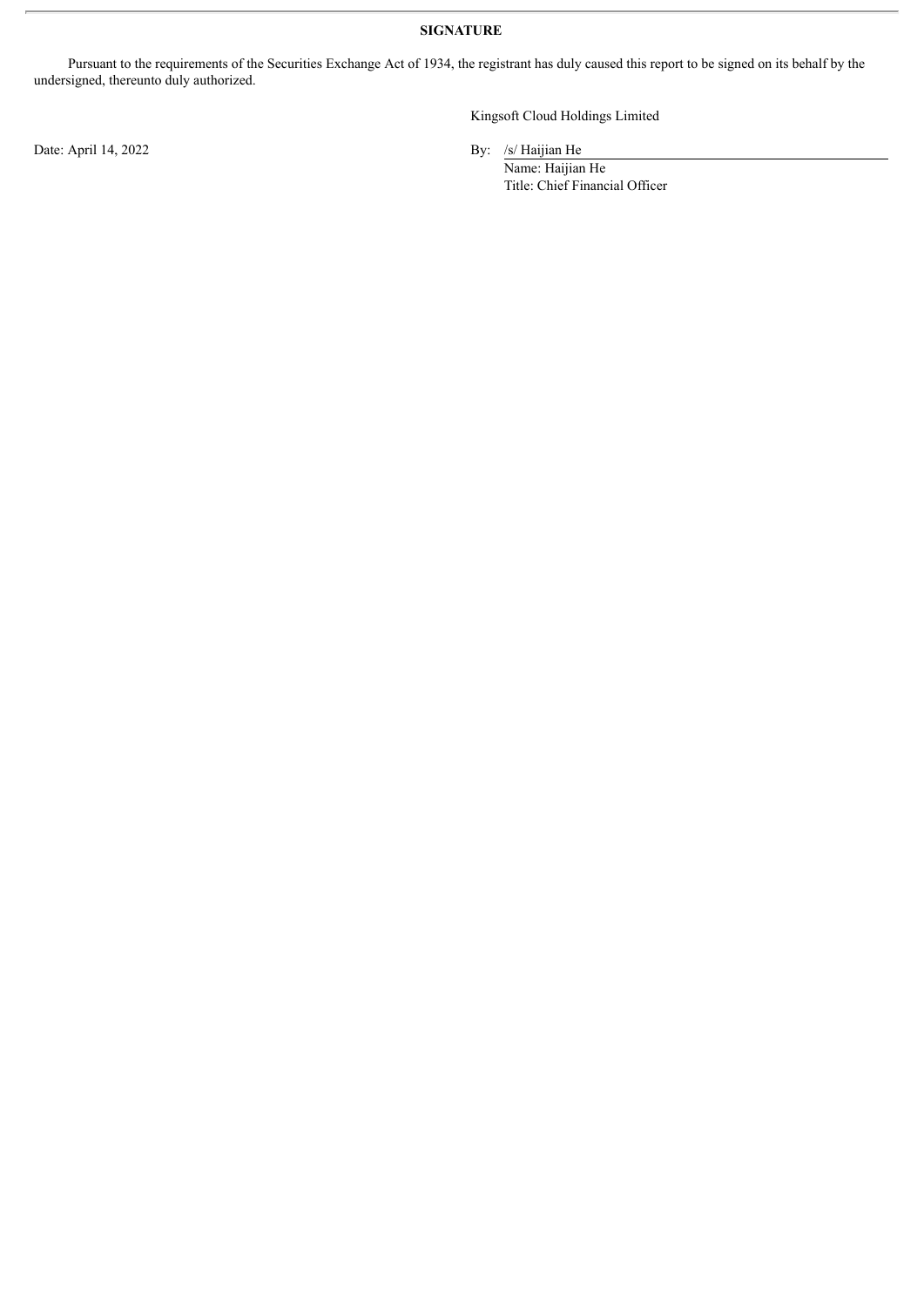## **EXHIBIT INDEX**

# **Exhibit No. Description**

99.1 Press release entitled "Kingsoft Cloud Announces Changes to Board of Directors Embedding its ESG, Gender Diversity and Inclusiveness Initiatives"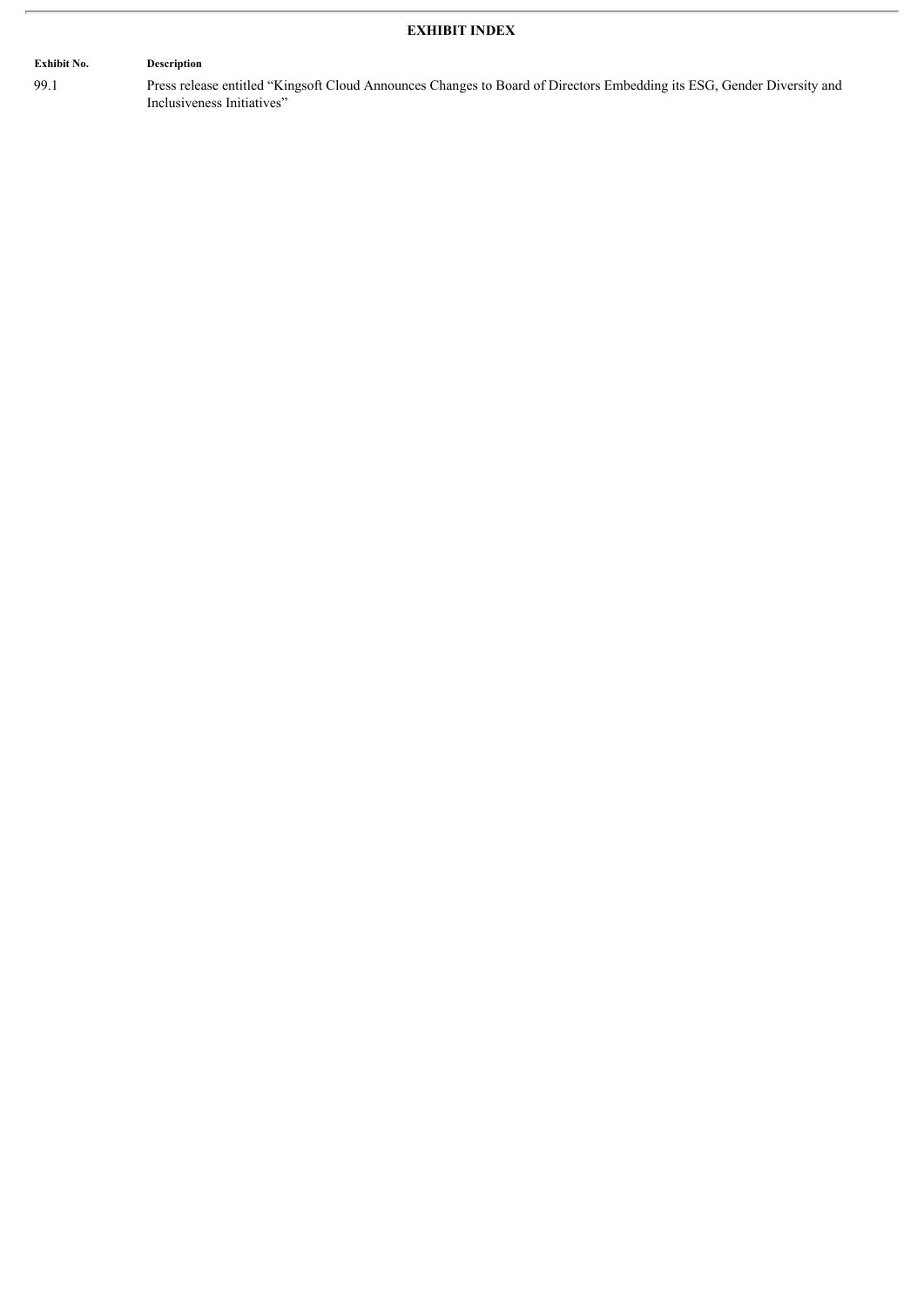#### Kingsoft Cloud Announces Changes to Board of Directors Embedding its ESG, Gender Diversity and Inclusiveness Initiatives

BEIJING, China, April 14, 2022 – Kingsoft Cloud Holdings Limited ("we," "Kingsoft Cloud" or the "Company") (NASDAQ: KC), a leading independent cloud service provider in China, today announced the appointment of Ms. Qu Jingyuan as an independent director of its board of directors (the "Board"), effective immediately, based on the recommendations of the nominating and corporate governance committee of the Board. The Board also appointed Ms. Qu as a member of the audit committee, the compensation committee, and the nominating and corporate governance committee, effective immediately. Ms. Qu will replace Mr. Niu Kuiguang who has resigned from his position as a member of the Board and the relevant committees effective immediately.

The Company warmly welcomes Ms. Qu Jingyuan to the Board as its first female director, which represents an important step forward for its greater Environmental, Social, and Governance (ESG) practices, gender diversity and workplace inclusiveness. We expect Ms. Qu to bring her experience and expertise to support the Company's long-term growth while facilitating a more inclusive and diverse working environment, helping the Company continue its relentless efforts to improve ESG governance through Board oversight. The Board would also like to express its sincere gratitude to Mr. Niu Kuiguang for his valuable contributions to the Company during his tenure.

Ms. Qu Jingyuan has been the founding partner of Dajishi (Beijing) Technology Co., Ltd. since September 2019. Prior to that, she worked at Matrix Partners China as a director from 2015 to 2017 and a capital market consultant from 2017 to 2021. Between 2007 and 2015, she was the chief financial officer and a director at Baofeng Group Co., Ltd. She served as the manager of financial department and the financial director between 2000 and 2006 at Beijing Kingsoft Software Co., Ltd. Since February 2017, she has served as an independent non-executive director of Kingsoft Office (SSE STAR Market: 688111), a public company listed on the Shanghai Stock Exchange. Ms. Qu received her bachelor's degree in accounting from Shandong Technology and Business University and the degree of EMBA from China Europe International Business School.

Kingsoft Cloud attaches great importance to its ESG responsibilities, where diversity and inclusiveness are important priorities for the Company. The Company always strives to embed such values in its daily business operations and makes it an imperative to attract, retain and develop diverse talent to spur innovation, drive growth and sustain its competitive advantage in the cloud service industry.

#### **Safe Harbor Statement**

This press release contains forward-looking statements. These statements are made under the "safe harbor" provisions of the U.S. Private Securities Litigation Reform Act of 1995. These forward-looking statements can be identified by terminology such as "will," "expects," "anticipates," "future," "intends," "plans," "believes," "estimates" and similar statements. Among other things, the Business Outlook, and quotations from management in this announcement, as well as Kingsoft Cloud's strategic and operational plans, contain forward-looking statements. Kingsoft Cloud may also make written or oral forward-looking statements in its periodic reports to the SEC, in its annual report to shareholders, in press releases and other written materials and in oral statements made by its officers, directors or employees to fourth parties. Statements that are not historical facts, including but not limited to statements about Kingsoft Cloud's beliefs and expectations, are forward-looking statements. Forward- looking statements involve inherent risks and uncertainties. A number of factors could cause actual results to differ materially from those contained in any forward-looking statement, including but not limited to the following: Kingsoft Cloud's goals and strategies; Kingsoft Cloud's future business development, results of operations and financial condition; relevant government policies and regulations relating to Kingsoft Cloud's business and industry; the expected growth of the cloud service market in China; the expectation regarding the rate at which to gain customers, especially Premium Customers; Kingsoft Cloud's ability to monetize the customer base; fluctuations in general economic and business conditions in China; the impact of the COVID-19 to Kingsoft Cloud's business operations and the economy in China and elsewhere generally; China's political or social conditions and assumptions underlying or related to any of the foregoing. Further information regarding these and other risks is included in Kingsoft Cloud's filings with the SEC. All information provided in this press release and in the attachments is as of the date of this press release, and Kingsoft Cloud does not undertake any obligation to update any forward-looking statement, except as required under applicable law.